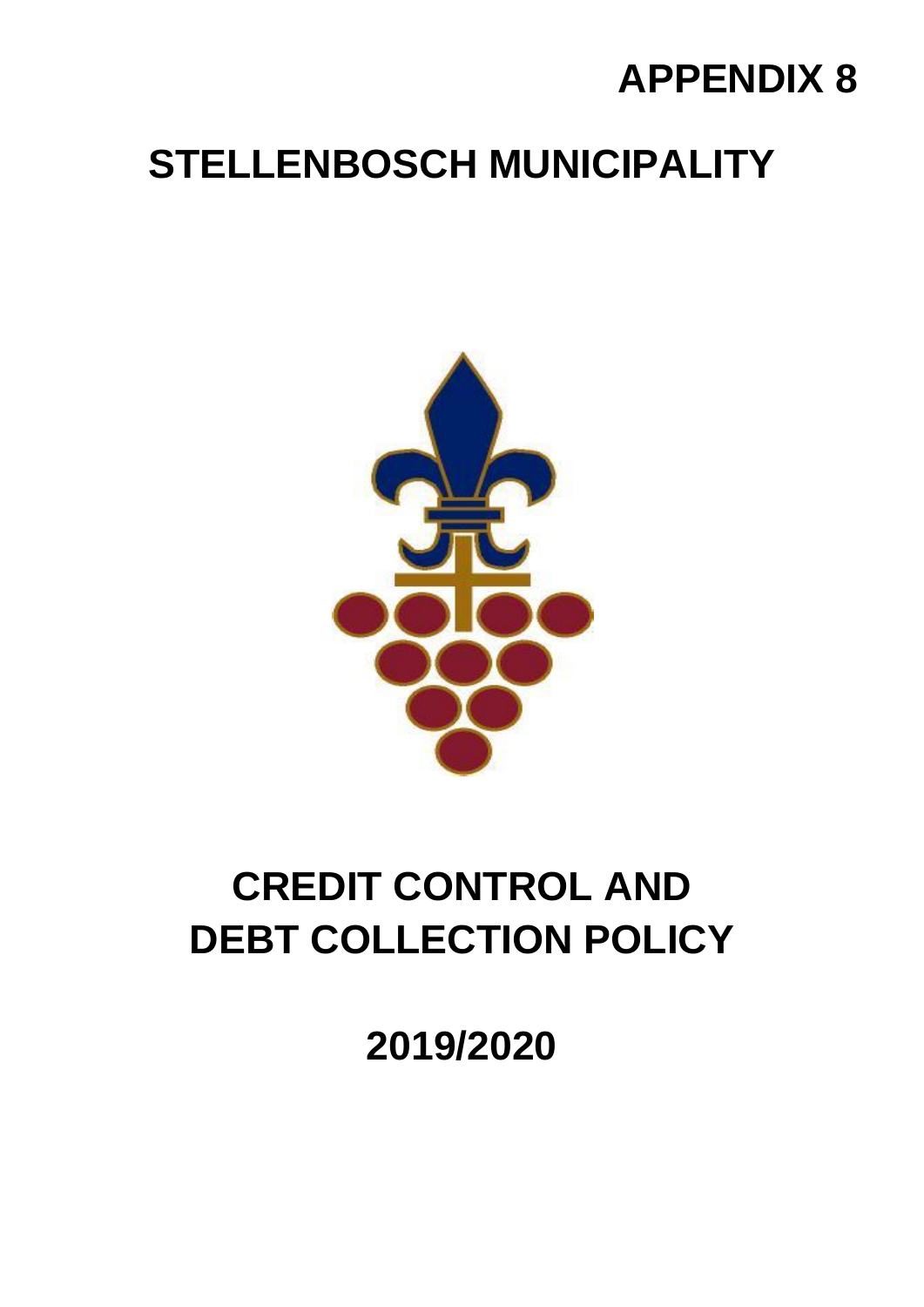**STELLENBOSCH MUNICIPALITY**

**CREDIT CONTROL AND DEBT COLLECTION POLICY**

# **TABLE OF CONTENTS**

|                | <b>PREAMBLE</b><br>1                                                     |                                          |    |  |
|----------------|--------------------------------------------------------------------------|------------------------------------------|----|--|
| $1_{-}$        | <b>PRINCIPLES</b><br>2                                                   |                                          |    |  |
| 2.             | MUNICIPAL ACCOUNTS and ADDITIONAL MECHANISMS                             |                                          |    |  |
|                | 2.1                                                                      | <b>Notices and Demands</b>               | 2  |  |
|                | 2.2                                                                      | <b>Additional Mechanisms</b>             | 3  |  |
| 3.             |                                                                          | <b>ARRANGEMENTS</b>                      | 4  |  |
| 4.             | ADJUSTMENT OF DEPOSITS/BANK GUARANTEES<br>5                              |                                          |    |  |
| 5.             | <b>FURTHER ACTIONS</b><br>6                                              |                                          |    |  |
| 6.             | <b>NEW APPLICATIONS FOR SERVICES</b><br>6                                |                                          |    |  |
| 7 <sub>1</sub> | THE RENDERING OF ACCOUNTS<br>$\overline{7}$                              |                                          |    |  |
| 8.             | <b>ACCOUNT QUERIES</b><br>7                                              |                                          |    |  |
|                | 8.4.                                                                     | <b>Accounts in Dispute</b>               | 8  |  |
|                | 8.5.                                                                     | <b>Errors or Omissions</b>               | 8  |  |
| 9.             |                                                                          | DUE DATES OF ACCOUNTS                    | 9  |  |
| 10.            |                                                                          | ALLOW SUFFICIENT TIME TO SETTLE ACCOUNTS | 9  |  |
| 11.            | <b>CONSOLIDATION OF ACCOUNTS</b><br>9                                    |                                          |    |  |
| 12.            | <b>PAYMENT OF ACCOUNTS - GENERAL</b><br>9                                |                                          |    |  |
| 13.            | <b>DISHONOURED PAYMENTS</b><br>10                                        |                                          |    |  |
| 14.            | PENDING LEGAL ACTIONS AGAINST CONSUMERS<br>10                            |                                          |    |  |
| 15.            | <b>INTEREST</b><br>10                                                    |                                          |    |  |
| 16.            | <b>GENERAL AND OTHER SERVICES</b>                                        |                                          |    |  |
|                | 16.1                                                                     | Monthly Consumer accounts                | 11 |  |
|                | 16.2                                                                     | <b>Sundry Services</b>                   | 11 |  |
| 17.            | CONDITIONS RELATING TO RENTAL AND PURCHASING OF MUNICIPAL PROPERTY<br>11 |                                          |    |  |
| 18.            | <b>RENTALS IN RESPECT OF MUNICIPAL EMPLOYEES</b><br>12                   |                                          |    |  |
| 19.            |                                                                          | <b>INDIGENCE</b><br>12                   |    |  |
| 20.            |                                                                          | <b>SHORT TITLE</b><br>12                 |    |  |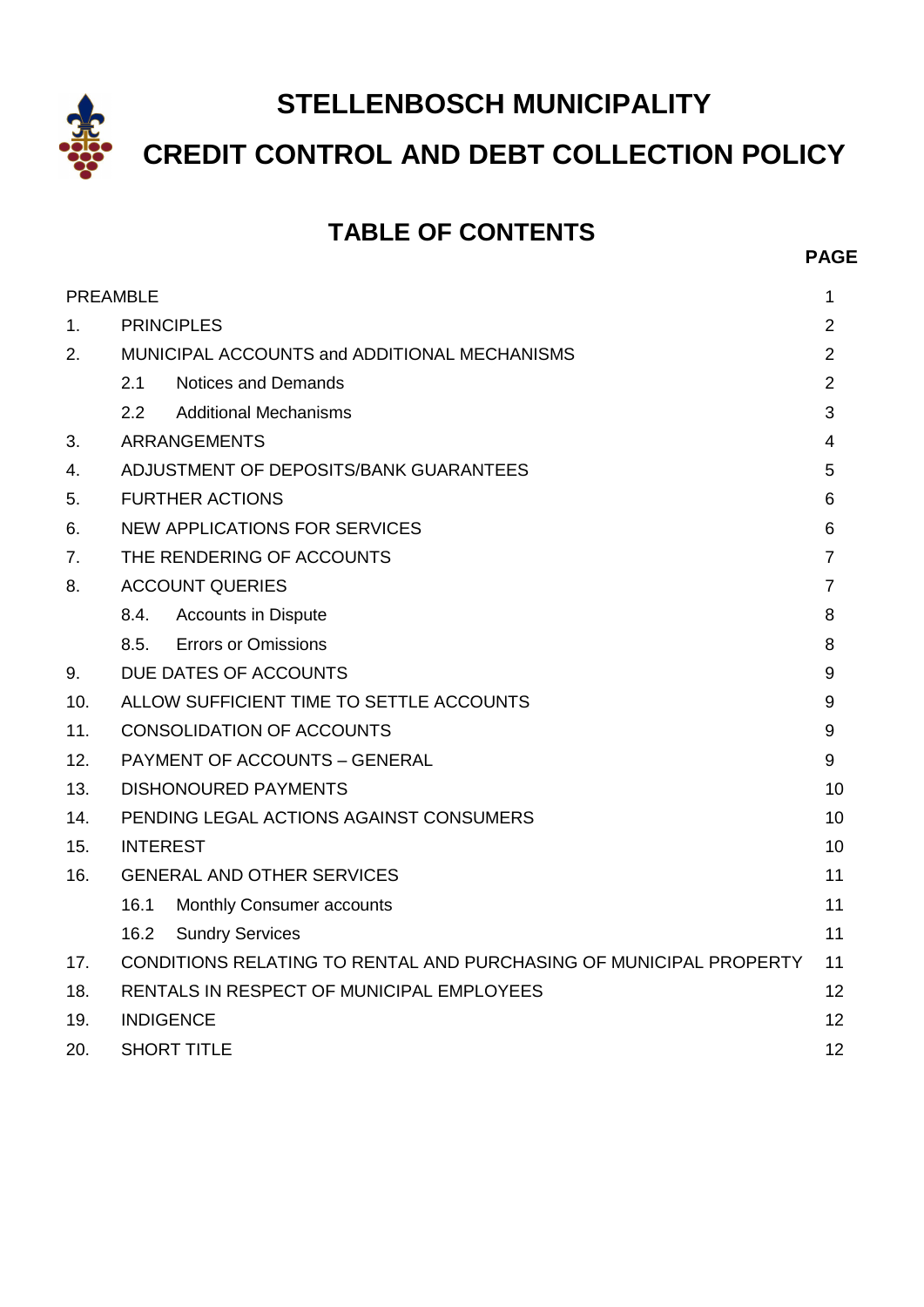## **PREAMBLE**

In terms of Section 96 of the Local Government: Municipal Systems Act, 2000 (Act 32 of 2000) a Municipality shall-

(a) collect all money due and payable to it, subject to the provisions of said Act and any other applicable legislation and By-laws; and

- (b) for this purpose, implement and maintain a credit control and debt collection system which is not in conflict with its Rates and Tariffs policies and which complies with the provisions of said Act.
- (c) In order to give effect to the afore going provisions of said Act, the Council of the Stellenbosch Municipality has adopted a policy relating to credit control and debt collection as set out hereinafter.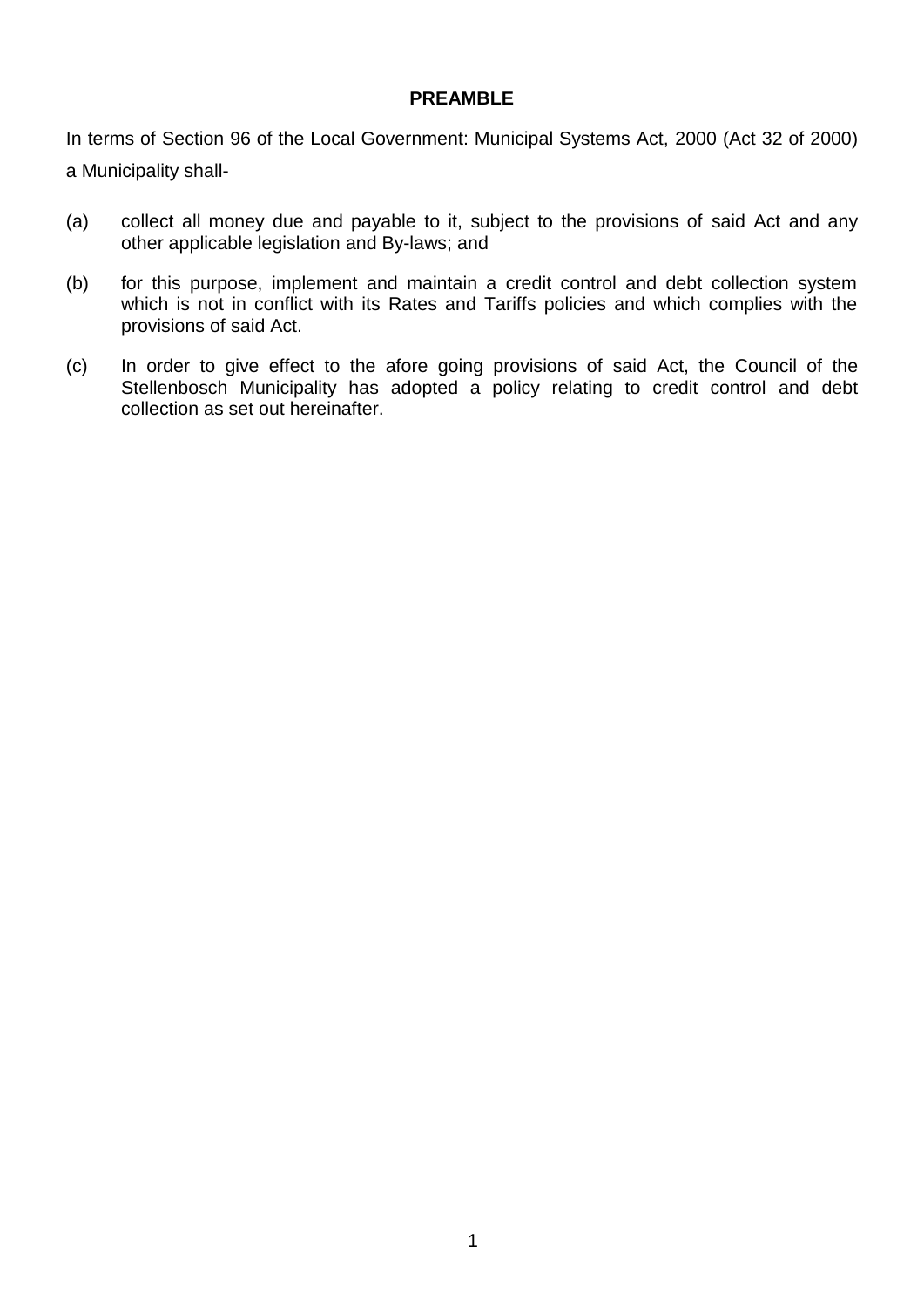## **1. PRINCIPLES**

This Policy supports the following principles:

- (a) Human dignity must be upheld at all times.
- (b) This Policy must be implemented with equity, fairness and consistency.
- (c) Endeavours shall be focused such that data related to owners/debtors/consumers and accounts are correct at all times.
- (d) The implementation of this Policy shall be based on sound business principles, which may include credit worthiness checks and assessments of the credit risks involved.
- (e) New services will only be provided if supported by the relevant service contract(s) and payment of a consumer deposit alternatively, a bank guarantee in a form acceptable to the Municipality's Chief Financial Officer will be considered.
- (f) Interest on overdue accounts will be charged at the South African Reserve Bank's prime interest rate plus one percent, and will be levied on accounts outstanding after the relevant due dates thereof. For the purposes of calculation, a portion of a month will be deemed to constitute a full month.
- (g) Deposits/Bank guarantees will be utilised to proactively mitigate the potential of unnecessary credit risk exposure to Council.
- (h) An administration fee and/or collection fee will be charged on overdue accounts, according to Council's approved tariffs and the By-laws of Stellenbosch Municipality (WC024). Such fees will not apply to the accounts of unemployed registered indigent consumers.
- (i) The rates components on overdue accounts may be processed in terms of Sections 28 and 29 of the Local Government: Municipal Property Rates Act, 2004 (Act 6 of 2004) (MPRA) and as described in the Rates Policy of Stellenbosch Municipality.

# **2. MUNICIPAL ACCOUNTS and ADDITIONAL MECHANISMS**

#### **2.1 Notices and Demands**

The Owner's/Debtor's/Consumer's attention is drawn to the note on the municipal account, which states that the supply of services will be discontinued/restricted without further notice if the accounts are not settled in full. This serves as a warning to a defaulting owner/debtor/consumer that services will be discontinued/restricted upon defaulting on payments.

Notices, e-mails, cell phone text messages (SMS) or any available informative actions will however be issued to account holders as a first attempt (first notice) after the due date as a means to recover debt and to remind consumers/debtors/owners of their obligation to pay for services.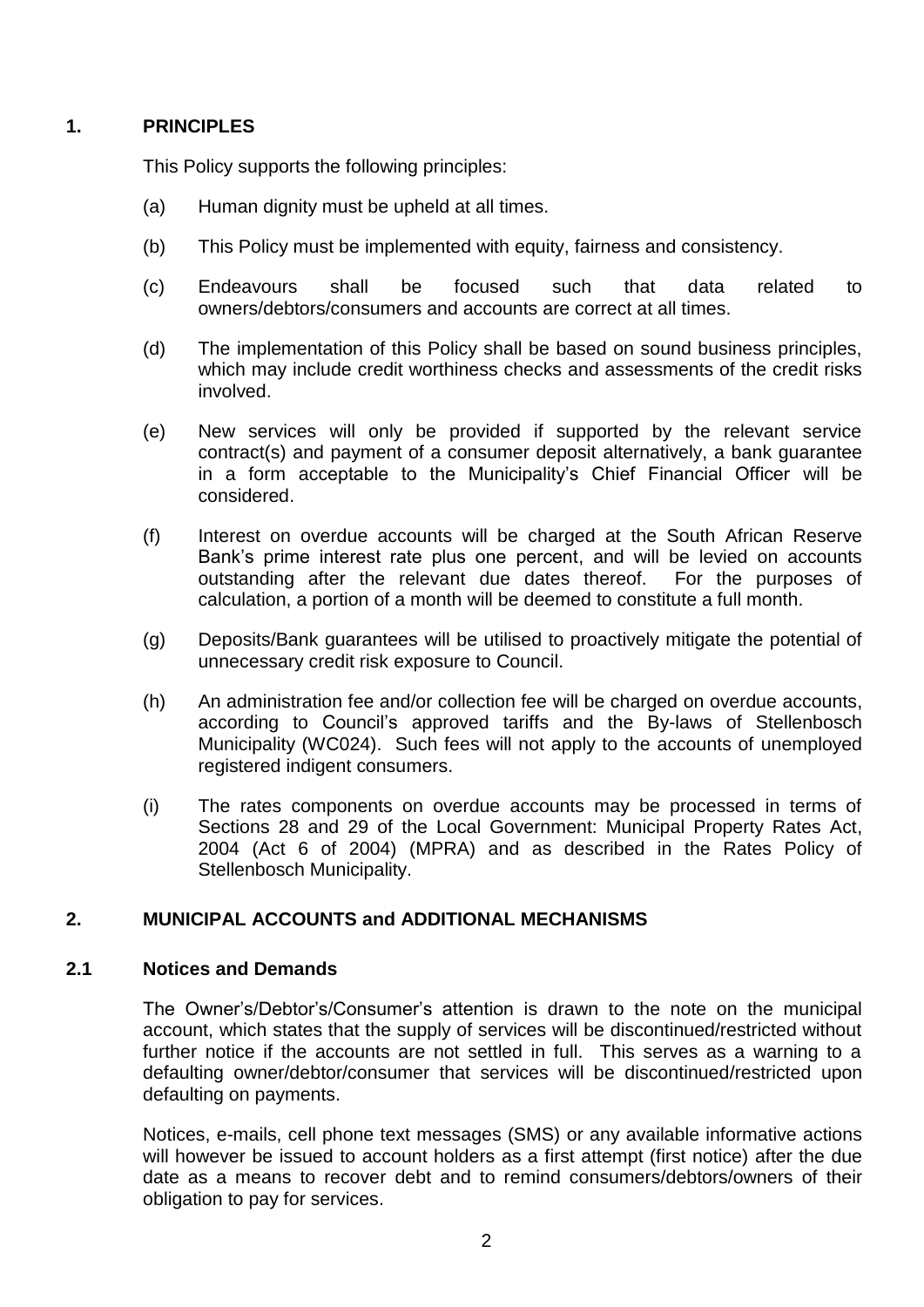The aim of such reminders is to urge co-operation to settle accounts without the necessity to employ more drastic steps and to offer the opportunity to make arrangements to pay off such debt where the financial position of a consumer is such that relief is possible as per criteria in the Municipality's Rates or Indigent Policies.

Failure to respond to the aforesaid first notice will result in the disconnection and/or restriction of services and a final demand being issued where applicable.

Failure to respond to a final demand and in the event of arrears not being settled within the period stipulated in the final demand, or an arrangement not being concluded, legal action may be instituted (with the Municipality's rights reserved, notwithstanding the fact that services were disconnected/restricted or not) to recover the full outstanding debt.

In this regard the Municipality may consolidate any separate accounts of a debtor, credit a payment by a debtor against any account of that debtor and implement any of the measures provided for in this policy or the Credit Control and Debt Collection By-law in relation to any arrears of any of the accounts of such a debtor.

In the case of housing rental contracts, the Municipality may consider procedures for eviction or right sizing.

#### **2.2 Additional Mechanisms**

2.2.1 Electricity Services:

In the event of an owner/debtor/consumer other than a registered unemployed Indigent consumer regulated by Stellenbosch Municipality's Indigent Policy, failing to pay for electrical services due and payable, and in the event of such consumer having been placed on the disconnection list 3 times within a twelve (12) month period prior to such event, then Stellenbosch Municipality will have the right to install pre-paid electricity meters in a bid to limit credit risk. The Municipality may also consider upward adjustment of the relevant consumer deposit/bank guarantee.

#### 2.2.2 Water Services:

The Stellenbosch Municipality may in the event of an owner/debtor/consumer exhibiting a trend of non-payment of accounts during a twelve (12) month period prior to a non-payment event (i.e. 3 times or more non-payment events) consider the installation of water demand management devices with pre-paid functionality in a bid to limit credit risk. The Municipality may also consider upward adjustment of the relevant consumer deposit/bank guarantee.

#### 2.2.3 Rental Services:

Actions against defaulters are regulated to a degree by the contracts involved.

All contracts must at minimum and where appropriate, include the following criteria/requirements:

- (i) Due date for payments.
- (ii) Applicable procedures upon the defaulting of payments.
- (iii) Handover procedures.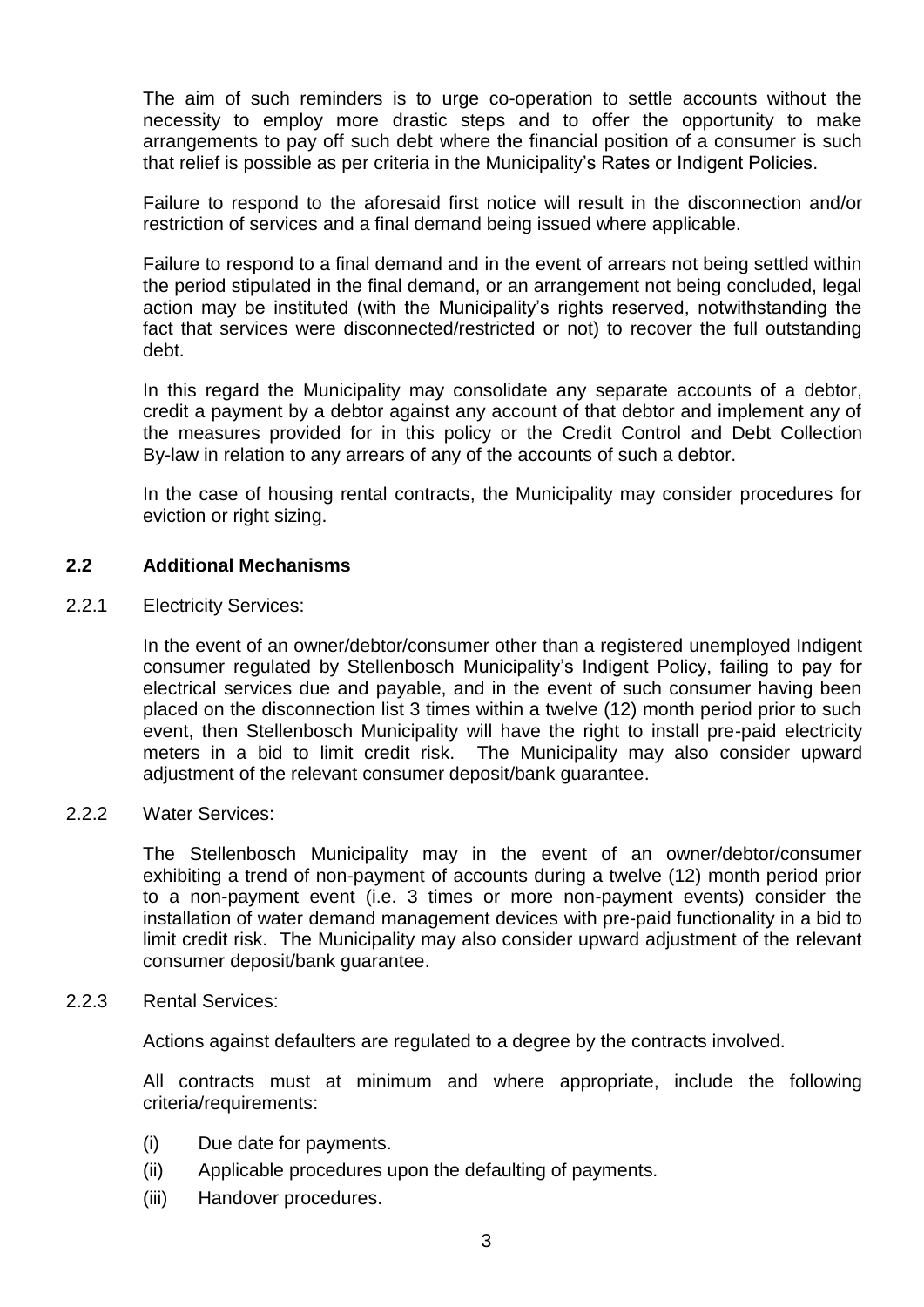(iv) Eviction or right sizing actions.

# **3. ARRANGEMENTS**

Should owners/debtors/consumers wish to make arrangements to pay off accounts in arrears, the following guidelines shall apply:

- (a) The main aim of arrangements should be to ensure that current accounts (which may include penalties/interest and/or any admin fees) are at least paid in full, before entering into acceptable arrangements to pay off arrears.
- (b) The Municipality may enter into an arrangement with a tenant or occupier of a property which is linked to an account in arrears, on proviso that:
	- (i) a written affidavit is received which certifies that the registered owner of said property, at which such tenant or occupier resides; is:
		- untraceable;
		- not contactable;
		- of unknown whereabouts; or
		- not co-operating with said tenant or occupier.
	- (ii) such tenant or occupier has substantiated the ability to pay and the right to occupation stating the rental due and the time period of such occupation and providing the last known address of the registered owner;
	- (iii) such tenant or occupier undertakes to advise the registered owner, at the first reasonable opportunity, of the current situation and further agrees to obtain the consent of the registered owner to condone the process as described in this paragraph 3 (b); and
	- (iv) where applicable, such tenant or occupier provides comprehensive details of the non-co-operation of the registered owner.
- (c) Care must be taken to ensure that all reasonable financial and social assistance, as provided for in various Municipality's Policies, is rendered to assist owners/debtors/consumers before drastic action is taken to recover debt e.g. subsidies for Free Basic Services and relief measures on property tax.
- (d) All arrangements must be concluded in writing and the debtor must be provided with a copy thereof. Arrangements will be invalid unless signed by the debtor and one or more delegated representative(s) of the municipality.
- (e) Arrangements must be entered into that are both affordable to the consumer and protect the Municipality's interest by ensuring the most cost-effective debt recovery.
- (f) Arrangements must be final and debtors will not be allowed to re-arrange debt repayments. The Municipality may for a meritorious case, upon presentation of proof of current difficulties, consider delaying the receipt of the arranged instalment. This delay may not exceed 3 months.
- (g) It is of vital importance to ensure that the settlement of current accounts (which may include penalties/interest and/or any admin fees), together with the debt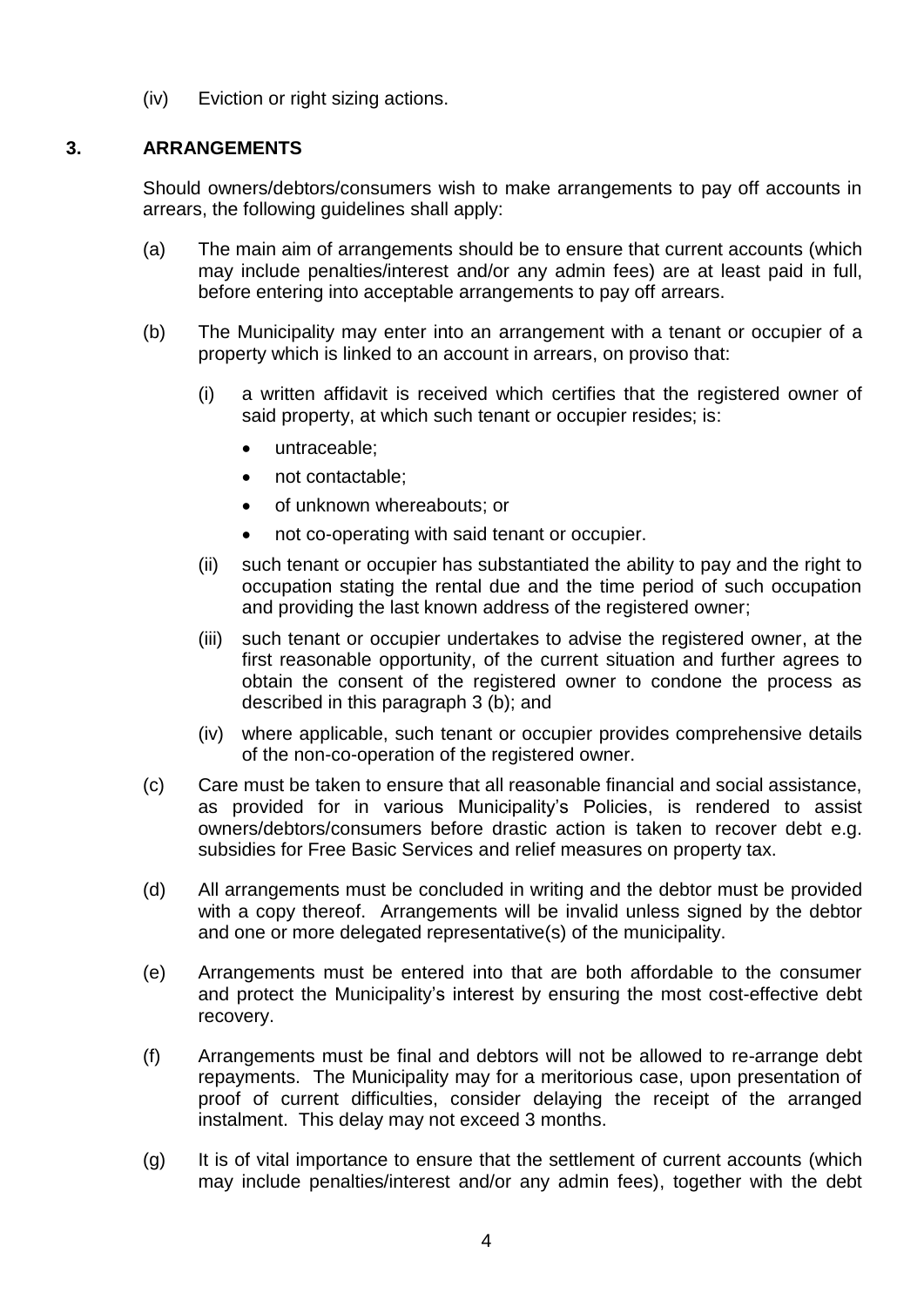repayment instalment, is seen as the minimum requirement for any agreement.

(h) Arrangements must be compiled in a format that facilitates legal action, upon breach of contract. Written arrangements must as far as possible be in the form of agreements in terms of Section 57 of the Magistrate's Courts Act, 1944 (Act 32 of 1944) and as amended by the Jurisdiction of Regional Courts Amendment Act, 2008 (Act 32 of 2008) (hereinafter referred to the Section 57 Agreements).

All debt repayment arrangements will be logged on the financial system to ensure maximum accessibility and to enable the effective administration of such repayments.

(i) Arrears of Councillors and other Municipal Officials must be settled in full or arrangements to pay off such amounts, by means of salary deductions, may be entered into. This includes the seizure of bonuses or any other additional allowances (this paragraph (i) must be read in conjunction with the relevant sections of the Local Government: Municipal Systems Act, 2000 (Act 32 of 2000)).

The Stellenbosch Municipality is entitled to recover all arrears more than ninety days by means of salary deductions and proportionally from increases and/or the official's thirteenth cheque/performance bonus. In this regard, all temporary contract workers are also regarded as municipal officials.

- (j) No interest will be levied on outstanding amounts for which arranged agreements have been entered into.
- (k) It is a preferable that a water demand management device and/or a prepaid electricity meter be installed when any arrangement is entered into.
- (l) Arrangements may only be concluded upon submission of the following documentation:
	- (i) Proof of identification;
	- (ii) Proof of Income;
	- (iii) Supporting documentation relating to expenses;
	- (iv) Three-month bank statements and/or payslips; and/or
	- (v) Any other relevant documentation as may be requested by the Credit Control Section.

#### **4. ADJUSTMENT OF DEPOSITS/BANK GUARANTEES**

Deposits/Bank guarantees may be increased to cover the additional risk as regulated in terms of the Municipality's By-Laws. Increases in deposits/bank guarantees shall be utilised to cover the additional risk resulting from default payments. The latter deposits will be utilised only after closing of account by debtor or transfer of property. Should the account remain unpaid, such deposit will be utilised for the unpaid portion. Any credits will be refunded to the consumer.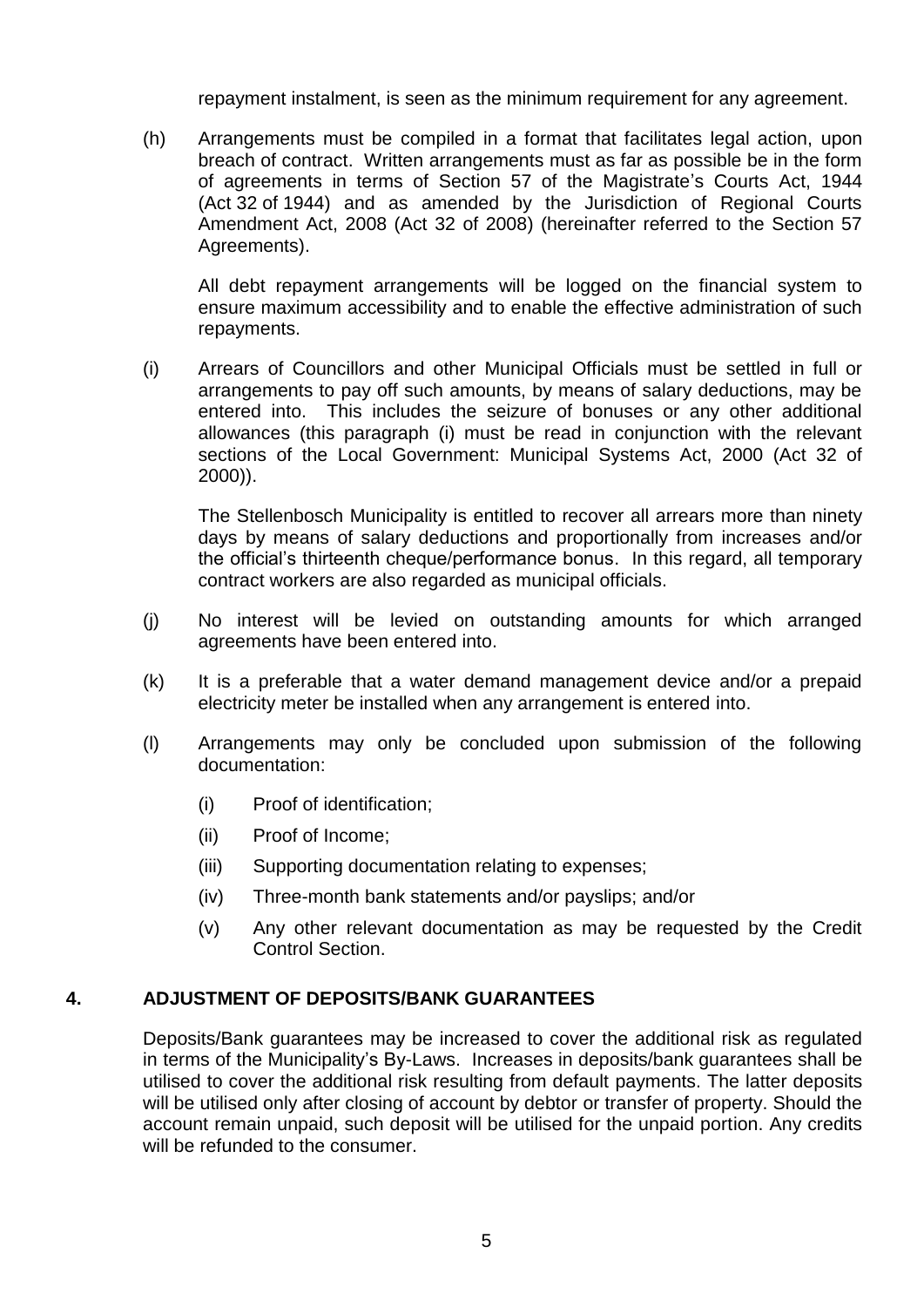# **5. FURTHER ACTIONS**

- (a) Should arrangements not be made, or not be accepted or not be adhered to, services are discontinued or restricted; or pre-paid services are restricted, provided that a fair and equitable procedure, including reasonable notice of the intention to discontinue or limit is followed. Where legislation does not allow for the complete termination of services, the Credit Control Section will determine the appropriate minimum level of service provision, where after, all amounts owing become due and must be paid in full before services are restored to full capacity.
- (b) Should amounts owed not be settled by the final date, i.e. after the date for payment set out in a final demand, such accounts and the relevant Agreements, where applicable, will be handed over to the Municipality's Collection Attorneys for recovery and/or to consider instituting further legal action.
- (c) The Municipality shall at its own discretion in compliance to the measures provided for in the Municipality's By-Laws, be entitled to withhold or limit the supply of services until the total costs, penalties, other fees, tariffs and rates due and owing to the Municipality have been paid in full. This will include the restriction of supply of water or electricity to a debtor who is found guilty by the Municipality or any Court of Law:
	- (i) of fraud or theft of water and electricity,
	- (ii) any another criminal activity relating to the supply or unauthorised consumption of water and electricity, or
	- (iii) if it is evident that fraud, theft or any other criminal activity has occurred relating to such supply or consumption.
- (d) Stellenbosch Municipality may consider an auxiliary levy of up to 50% on the purchase of pre-paid electricity to recover arrear debt.
- (e) Stellenbosch Municipality may consider black-listing consumers in cases where the consumer was handed over to institute legal proceedings.
- (f) The Municipality may attach the rental income in whole or in part from a tenant or occupier of a property which is left unpaid by the owner thereof, provided that Section 115 of the Local Government: Municipal Systems Act, 2000 (Act 32 of 2000) is adhered to.
- (g) Once the Municipality has exhausted all reasonable and practicable debt recovery measures and, in an effort to recover outstanding debt, the Municipal Manager will have sole discretion to approve the litigation process for the disposal of the movable and/or immovable assets of defaulting owners/debtors/consumers by means of a Sale in Execution order.

# **6. NEW APPLICATIONS FOR SERVICES**

6.1 No transfer of services from an owner to a tenant (Municipal property excluded) will be allowed. The status quo of contracts signed before 01 July 2011 will be maintained, provided that the tenant does not default on payments.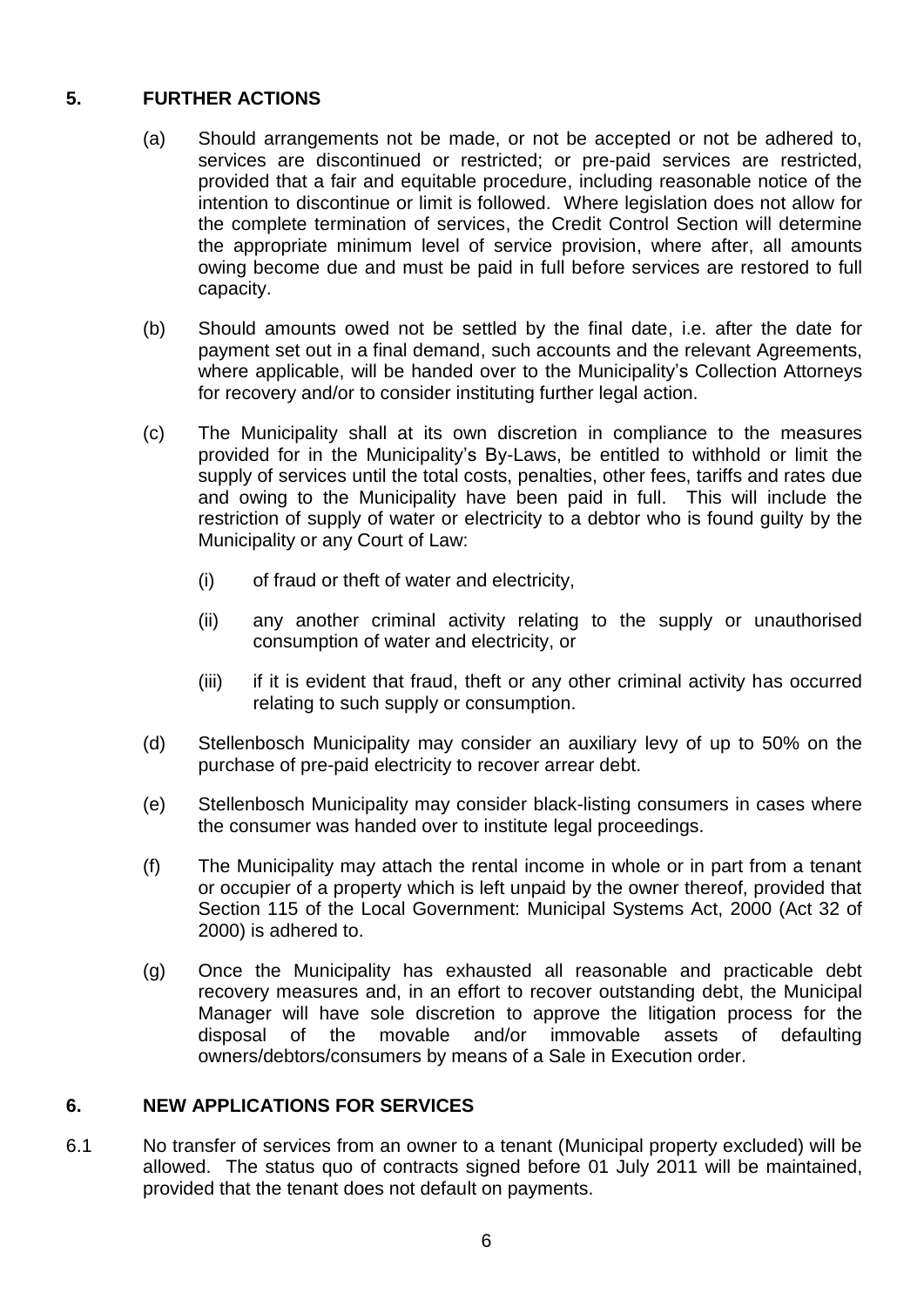- 6.2 The owner or his/her proxy applying for a service to be rendered must be positively identified by means of a generally acceptable means of identification as used by financial institutions. A copy of the identification details (such as a copy of the person's ID and proof of residence (for business users)) must be kept for reference purposes.
- 6.3 The payment of a service deposit/bank guarantee will be based on tariffs as determined by the Council.
- 6.4 Adjustments to deposits/bank guarantees will be determined by the debtor's payment record of municipal accounts and consumption levels.
- 6.5 The provision of all services not regulated by acts and by-laws will be subject to the signing and acceptance of the conditions of supply contained in a service contract.
- 6.6 Where the consumer is not the owner of a property, the owner must, on his/her request, regularly be served with a copy of a statement of the amount due.
- 6.7 The Municipality may subscribe to the services of a credit bureau in order to enhance the effectiveness of credit checks.

#### **7. THE RENDERING OF ACCOUNTS**

- 7.1 Accounts must be rendered regularly and timeously to all property owners and consumers utilising municipal services.
- 7.2 Accounts must be consumer friendly and must clearly reflect the following minimum information:
	- (a) the name, address and contact numbers of Stellenbosch Municipality;
	- (b) the name and postal address of the account holder;
	- (c) details of the property in respect of which the account is issued;
	- (d) the contents of the account will be reflected in at least one of the three official languages of the Western Cape province;
	- (e) the balance brought forward from the previous account, as well as a summary of transactions for the present period;
	- (f) all services for which the account is rendered, as well as amounts billed for such services;
	- (g) the final amount payable;
	- (h) the final date for payment;
	- (i) soft reminders in respect of interest levies and discontinuation of services; and
	- (j) the situation of payment facilities, and modes of payment accepted and office hours for payment.

#### **8. ACCOUNT QUERIES**

- 8.1 Consumers have the right to query accounts. In order to ensure the correctness of accounts and the satisfaction of consumers, all queries must be attended to swiftly and effectively.
- 8.2 Claims of not having received an account do not constitute a valid reason for non-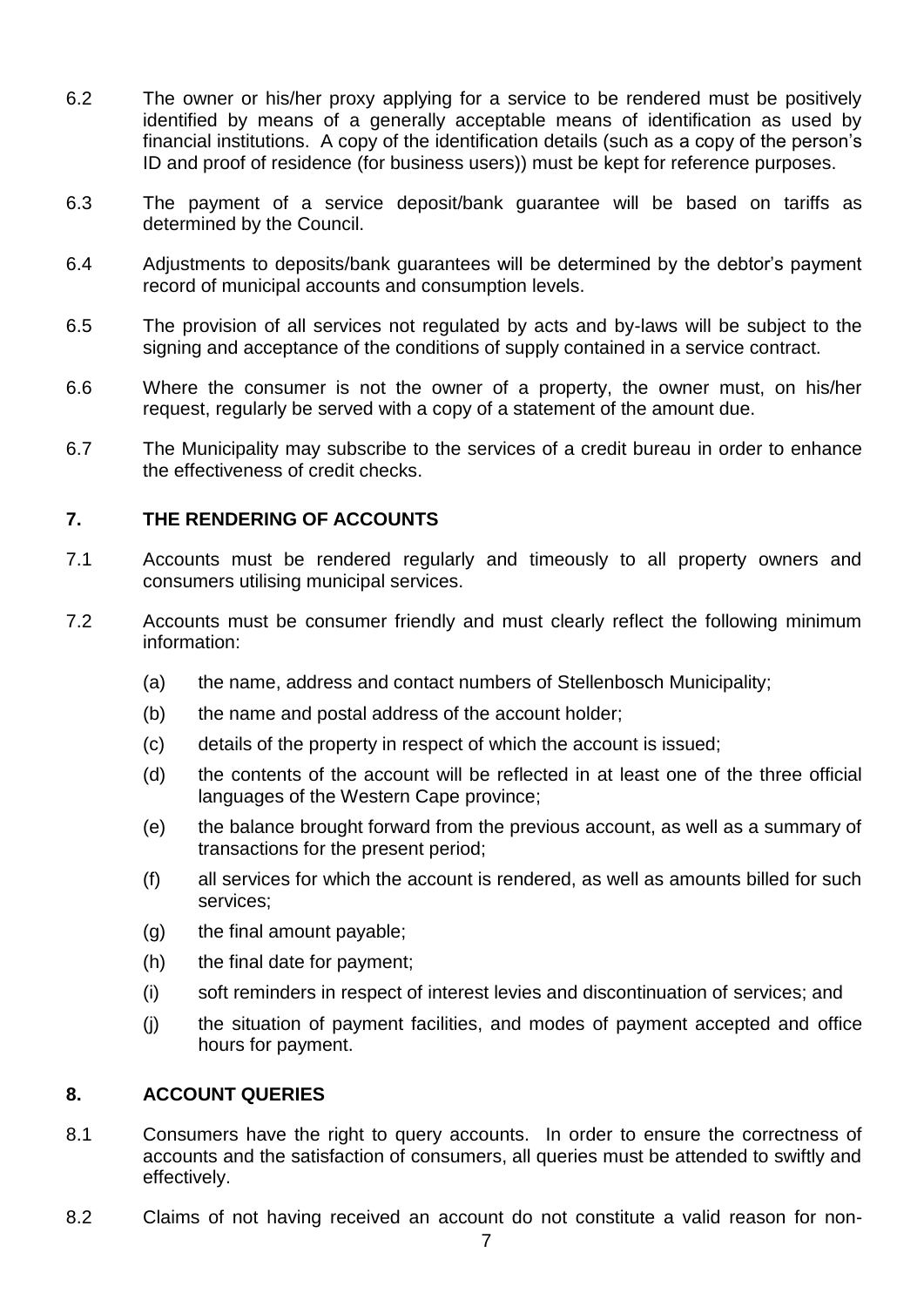payment of accounts. Queries regarding such non-receipt must be followed up with the Revenue Section in order for same to be addressed. A consumer liable for any services rendered by, or rates due to the Municipality must furnish the Municipality with an address where correspondence can be directed to. Consumers should be encouraged to provide the Municipality with e-mail addresses where accounts could be sent to, rather than traditional postal addresses.

8.3 Duplicate accounts shall be available upon request at a prescribed fee.

#### **8.4 Accounts in Dispute**

8.4.1 Should an account in respect of water or electricity consumption be disputed, the concerned consumer must at minimum pay the average amount of the previous 12 (twelve) month's accounts. This shall be applicable only for the month in which the dispute was raised. Subsequent accounts issued in months thereafter (barring any new dispute raised) shall be considered unrelated to the dispute in question.

All other Municipal services or rates disputed will be dealt with at the discretion of the Municipality.

- 8.4.2 The dispute in question shall be considered to be resolved after all actions have been taken by the Municipality; including but not limited to the following:
	- (i) determining the correctness of the account;
	- (ii) relevant procedures were taken to adjust the account accordingly; and
	- (iii) a written notice or a telephonic confirmation to such effect has been given to the concerned consumer.
- 8.4.3 In the event that a consumer declaring a dispute does not adhere to paragraph 8.4.1 above the disputed account will be subject to the normal Credit Control and Debt collection procedures.

#### **8.5 Errors or Omissions**

- 8.5.1 The Municipality strives to ensure the accuracy of consumer accounts. The onus of the consumer is however to verify that the services as stipulated on the account statement has been delivered and is correct. Upon detection of any errors or omissions the consumer should raise the dispute and notify the Municipality soonest and preferably in writing.
- 8.5.2 Accounts will only be rectified as from the date such errors or omissions was brought under the Municipality's attention. The adjustment (if applicable) to the account will be processed as per paragraph 8.4 above and applied after the date of inspection or confirmation by the specific Services Department.
- 8.5.3 Upon the sole discretion of Council serious nonconformities of an account may be adjusted as from the start of the current financial year.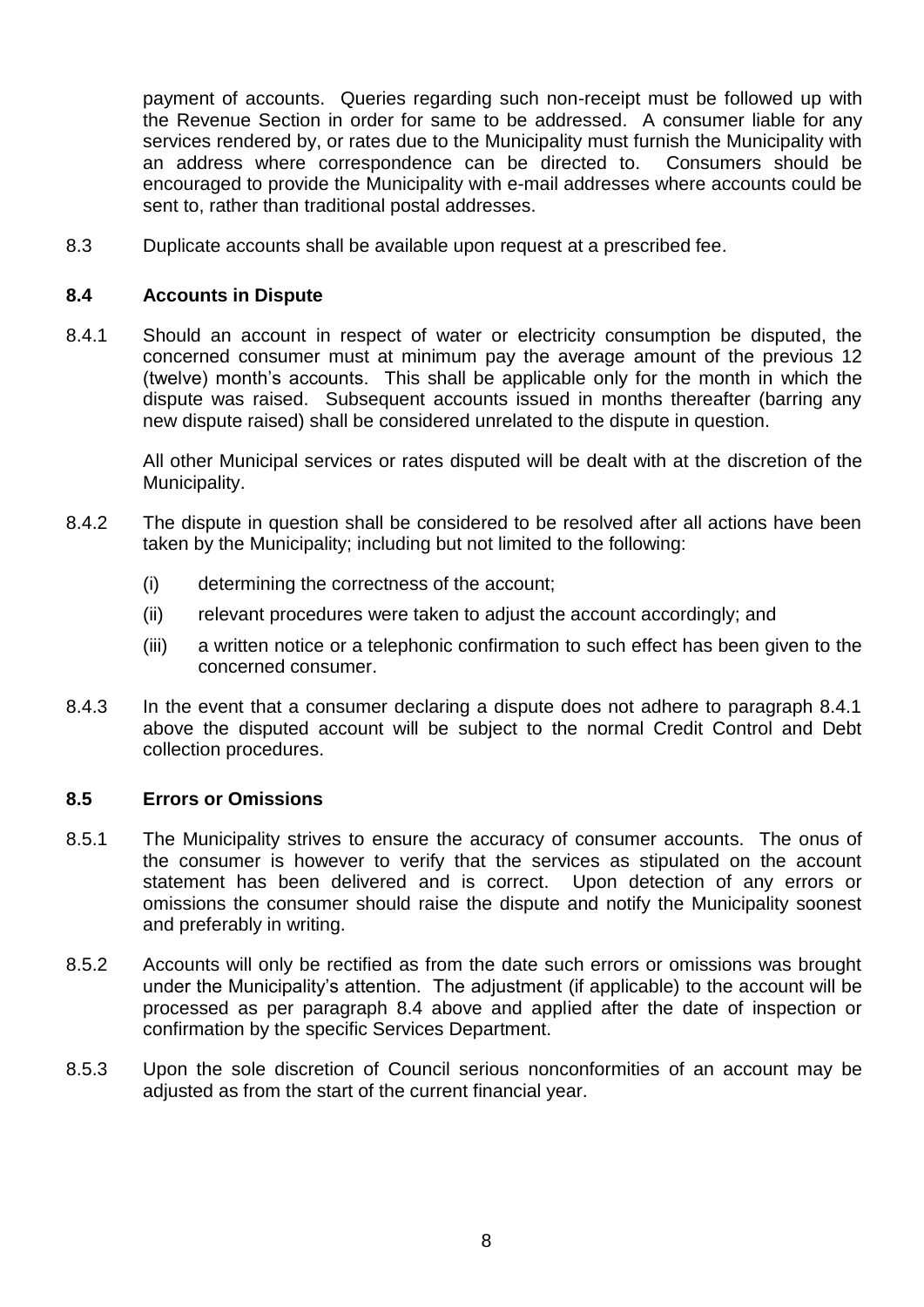# **9. DUE DATES OF ACCOUNTS**

Accounts are payable by the 7<sup>th</sup> day of each month or the first working day thereafter, should the  $7<sup>th</sup>$  day fall on a weekend or public holiday.

## **10. ALLOW SUFFICIENT TIME TO SETTLE ACCOUNTS**

In order to allow sufficient time to settle accounts, the account should, where possible, be ready for delivery at least two weeks before the due date.

This necessitates proper scheduling of all processes leading to the issuing of accounts to meet the Municipality's commitment to its consumers.

#### **11. CONSOLIDATION OF ACCOUNTS**

In order to reduce cost and to enhance credit control and debt collection measures, separate accounts for services rendered in respect of a property or separate accounts of a debtor will be consolidated as far as possible. This will not be limited to consumer accounts only but may be extended to any other amount payable arising from any liability or obligation due to the Municipality.

#### **12. PAYMENT OF ACCOUNTS – GENERAL**

- 12.1 In order to promote the payment of accounts, payment facilities and hours for payment must be convenient to consumers, but the establishment of such facilities should still be subject to normal business principles and the economy of the provision of such services.
- 12.2 The following facilities are presently available with the office hours and modes of payment indicated. Facilities are extended on an on-going basis.

| <b>Facility</b>                                                                                                               | <b>Hours</b>                       | <b>Payment methods accepted</b>               |
|-------------------------------------------------------------------------------------------------------------------------------|------------------------------------|-----------------------------------------------|
| Cash offices at Stellenbosch,<br><b>Franschhoek and Pniel</b>                                                                 | Office hours:<br>Monday to Friday  | Cash, bank guaranteed<br>cheques, debit cards |
| Debit orders                                                                                                                  | Application during office<br>hours | <b>Bank transfers</b>                         |
| EasyPay and $Pay@:$<br>Countrywide outlets of Pick<br>'n Pay, Shoprite/Checkers,<br>Pep Stores, Ackermans and<br>other stores | Trading hours:<br>7 days per week  | Cash, cheques, credit cards,<br>debit cards   |
| Internet payments                                                                                                             | All hours                          | <b>Bank transfers</b>                         |
| Direct bank deposits                                                                                                          | Banking hours                      | <b>Bank transfers</b>                         |
| Personnel deductions                                                                                                          | Office hours                       | Direct deductions from<br>earnings            |
| 24 hour Utility shops at<br>petrol stations                                                                                   | All hours                          | Cash, cheques, credit cards,<br>debit cards   |
| Approved Pre-Paid Vending<br>Agents                                                                                           | <b>Trading hours</b>               | Cash, cheques                                 |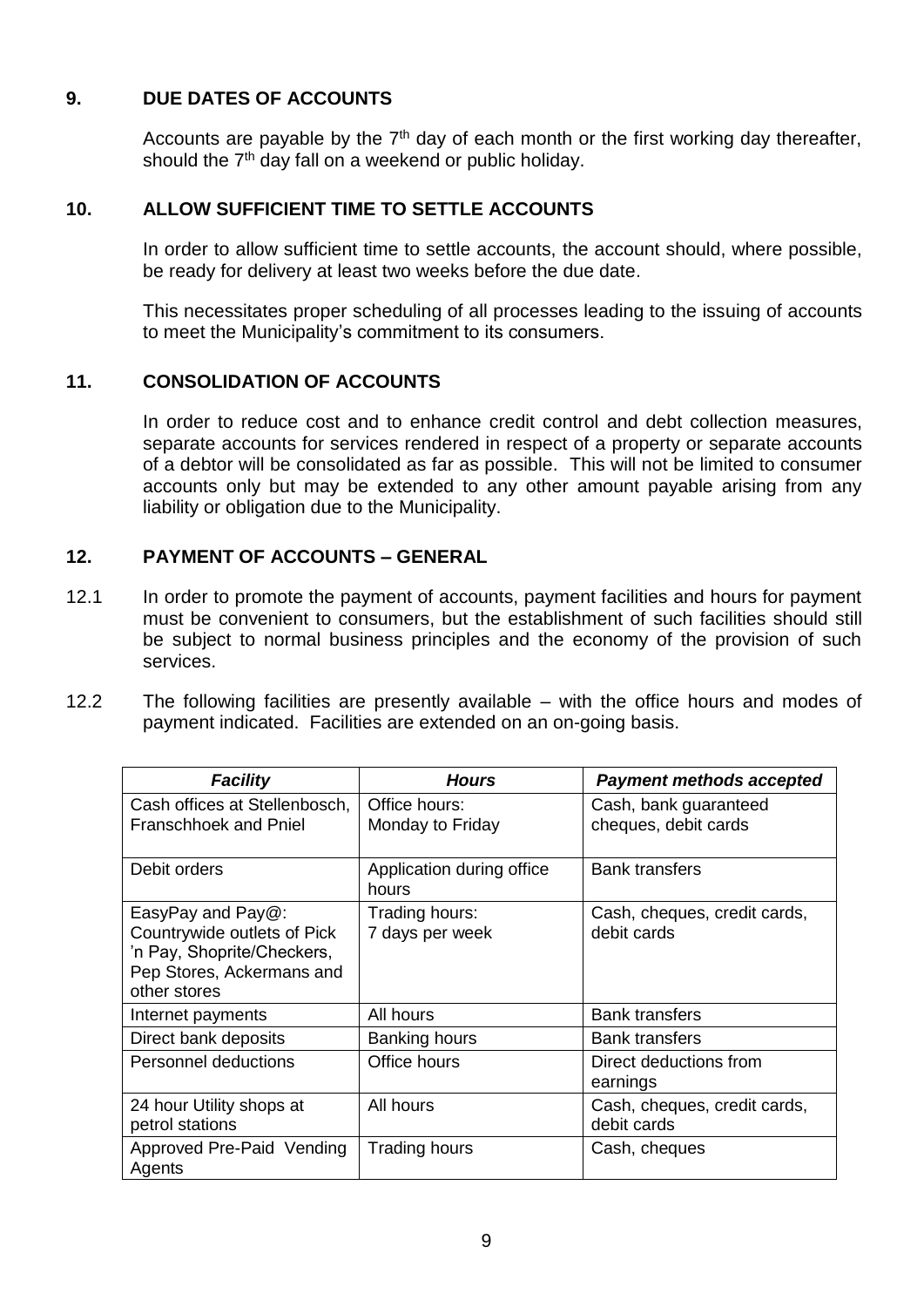- 12.3 The use of correct account references for electronic payments and/or direct deposits is a requirement to ensure correct allocation of payment and to avoid any penalties and administration costs. It is the responsibility of the consumer making the payment to ensure that the correct reference number is made known to the Municipality.
- 12.4 All payments by means of Electronic Funds Transfer (EFT) or payments via the facilities as approved must be made in time so as to reflect in the Municipality's bank account before close of business on the due date.
- 12.5 Payment prioritisation of payments received will be allocated in the following order:
	- (i) Penalties.
	- (ii) Municipal Rates.
	- (iii) Special Rating Area Levies.
	- (iv) Sewerage.
	- (v) Refuse.
	- (vi) Rentals.
	- (vii) Sundries.
	- (viii) Water.
	- (ix) Electricity.

#### **13. DISHONOURED PAYMENTS**

- 13.1 Receipts issued in respect of dishonoured cheques and ACB deductions must be written back upon receipt of such notices. Interest on arrears must be raised where applicable and administration costs be debited to debtors account. Debtors must be notified and debt recovery actions be instituted where necessary.
- 13.2 Should payments be dishonoured twice, the debtors system must be encoded not to accept cheques or debit order transactions of such a debtor and he/she must be informed thereof in writing.
- 13.3 If payments are dishonoured twice in a financial year, consumer deposits/bank guarantees may be adjusted to mitigate increased financial risk.

# **14. PENDING LEGAL ACTIONS AGAINST CONSUMERS**

Legal actions, such as notices of intended sales in execution, press releases regarding pending insolvency's, etc. may be followed up to evaluate the credit rating of such debtors in order to take steps to minimize the risk of financial loss for the Municipality.

#### **15. INTEREST**

- 15.1 Interest will be raised monthly, on a reasonable time after due date, to allow finalization of EFT payments, journal processing, system updates, etc. The latter interest raising will be on all arrear balances of all services (excluding housing services), property rates or arrangements as per paragraph 3 of this Policy, remaining unpaid.
- 15.2 A portion of a month is deemed to be a full month for the purposes of calculation of interest payable.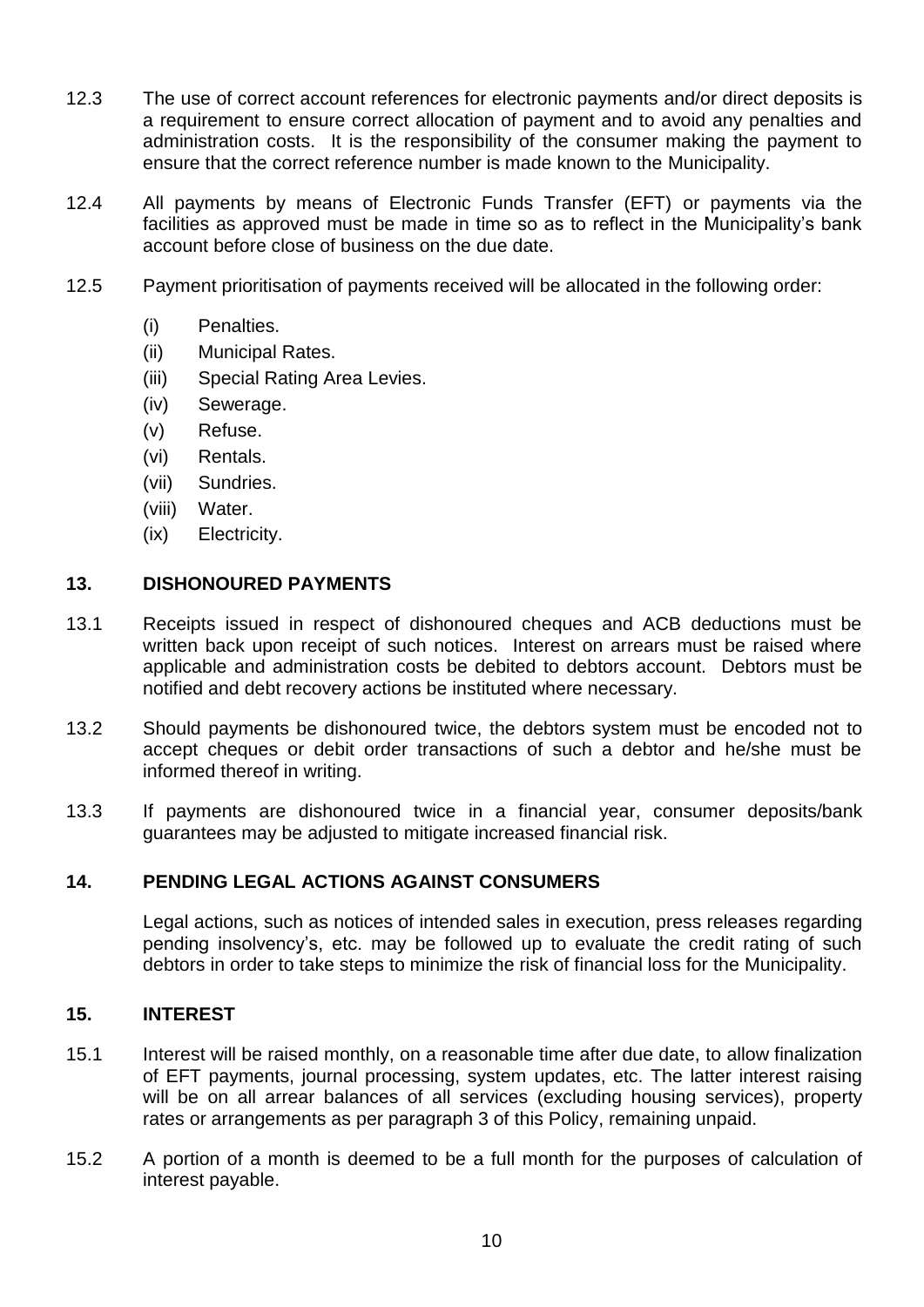15.3 Interest on outstanding arrear accounts will be calculated and charged at the South African Reserve Bank's prime interest rate plus one percent.

#### **16. GENERAL AND OTHER SERVICES**

#### **16.1 Monthly Consumer accounts:**

- 16.1.1 Debtor's records must be coded correctly and timeously to ensure the rendering of accurate accounts to consumers.
- 16.1.2 The supply of water and electricity must conform to the conditions of supply set out in the By-Laws for Stellenbosch Municipality, as promulgated in the *Provincial Gazette*.
- 16.1.3 Due to the inclined block tariffs employed for these services, care must be taken to ensure meter readings are taken accurately and at intervals as close as possible to 30 days. Should this not be possible, consumption may be estimated as set out in the Municipality's By-Laws. As a general rule it is accepted that deviations in consumption periods exceeding 10% should be guarded against.

#### **16.2 Sundry Services:**

- 16.2.1 Accounts for recovery of cost encountered by the Municipality in respect of sundry services rendered are issued if and when such services are rendered to consumers.
- 16.2.2 As these services are usually not based on formal service contracts, it is essential that it be billed as soon as possible, and the recovery of such debt must receive priority, as the risk of loss to the Municipality is more eminent than in the case of other services.
- 16.2.3 Care should be taken to obtain full and accurate information of such debtors and to obtain prepayment for such services where possible.
- 16.2.4 Actions applied to follow up unpaid accounts will be determined by the nature and extent of the debt and the cost effectiveness of such actions.

#### **17. CONDITIONS RELATING TO RENTAL AND PURCHASING OF MUNICIPAL PROPERTY**

- 17.1 Municipal property may only be leased or sold after approval of such transactions and the signing of a rental or purchase agreement. Such approvals may be by way of specific Council resolutions or in the form of delegations.
- 17.2 The conditions for payment of instalments and deposits are regulated by the contents of the rental and purchase agreements and the Municipality explicitly reserves its rights to discontinue services for non-payment not only limited to the leased property but any other property of the lessee within the jurisdiction of Stellenbosch Municipality (WC024).
- 17.3 Other specific rental and purchase agreements are tailored to the specific nature and requirements of such transactions.
- 17.4 Full details of remedies for defaulting lessees and purchasers and procedures to address such defaults must be contained in the relevant contracts, but must not have the effect of limiting the Municipality in terms of this or any other Policy regulating